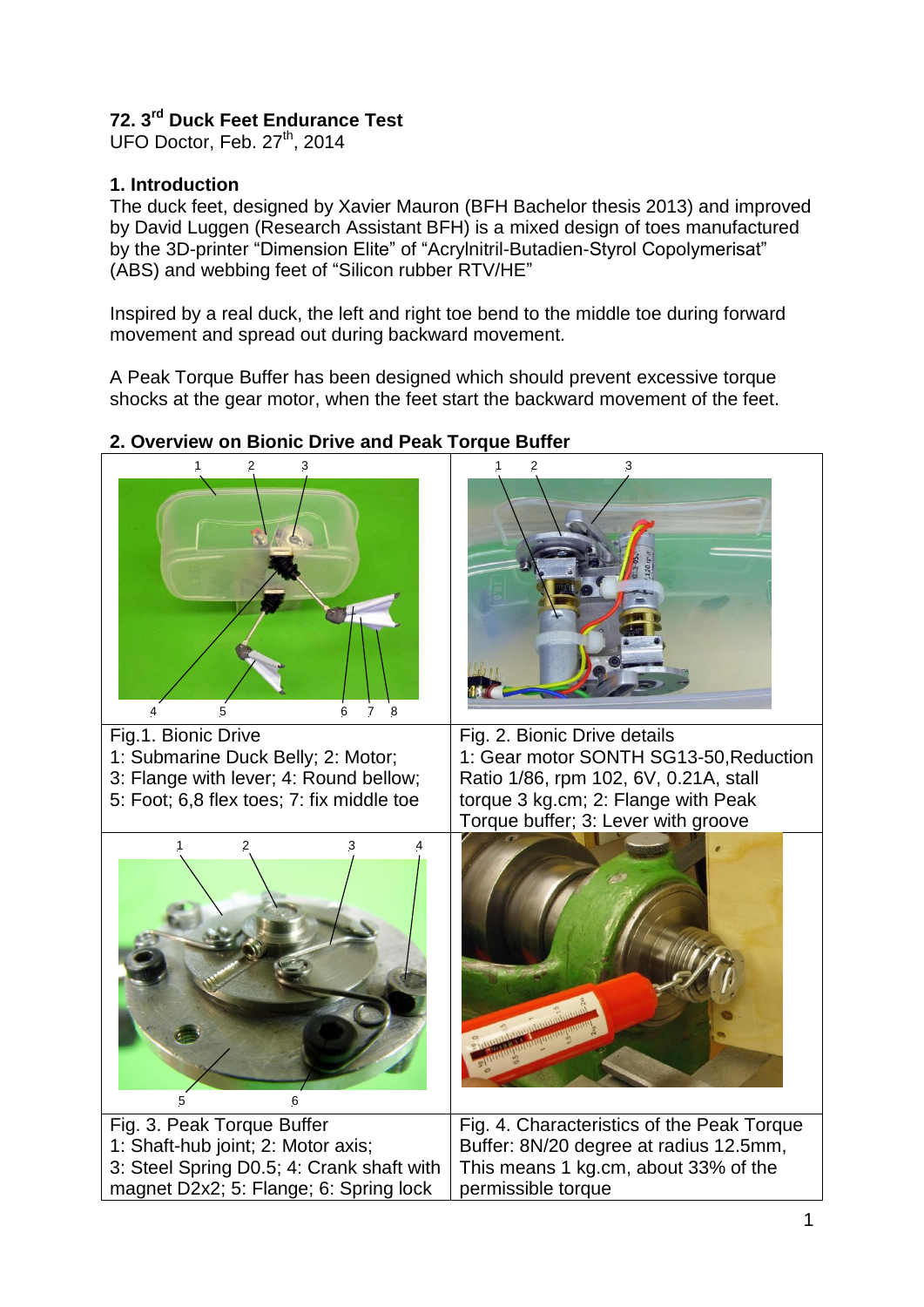## **3. Experiments**

The duck legs are moving forwards and backwards at an angle of about 40 degrees, motorized by the gear motor SONTH Motor SG13-050, DC 2 to 7V There are two stroke options:

- 1<sup>st</sup>: Slow Mode: Fast stretching the feet to the front and slowly paddle backward - 2<sup>nd</sup>: Fast Mode: Slow stretching the feet to the front and fast paddle backward

Endurance tests in July 2013 have shown that the  $2<sup>nd</sup>$  method provides a better stroke, but will destroy the gear of the motor due to excessive peak torque, just at the moment when the spread-out foot start to push the water backwards!

The new Peak Torque Buffer solves this problem; the 100 hour endurance test in August 2013 was a success: Motor, gear and duck feet did not show any damage! The peak current is less than 2/3 of the specified continuous current now.

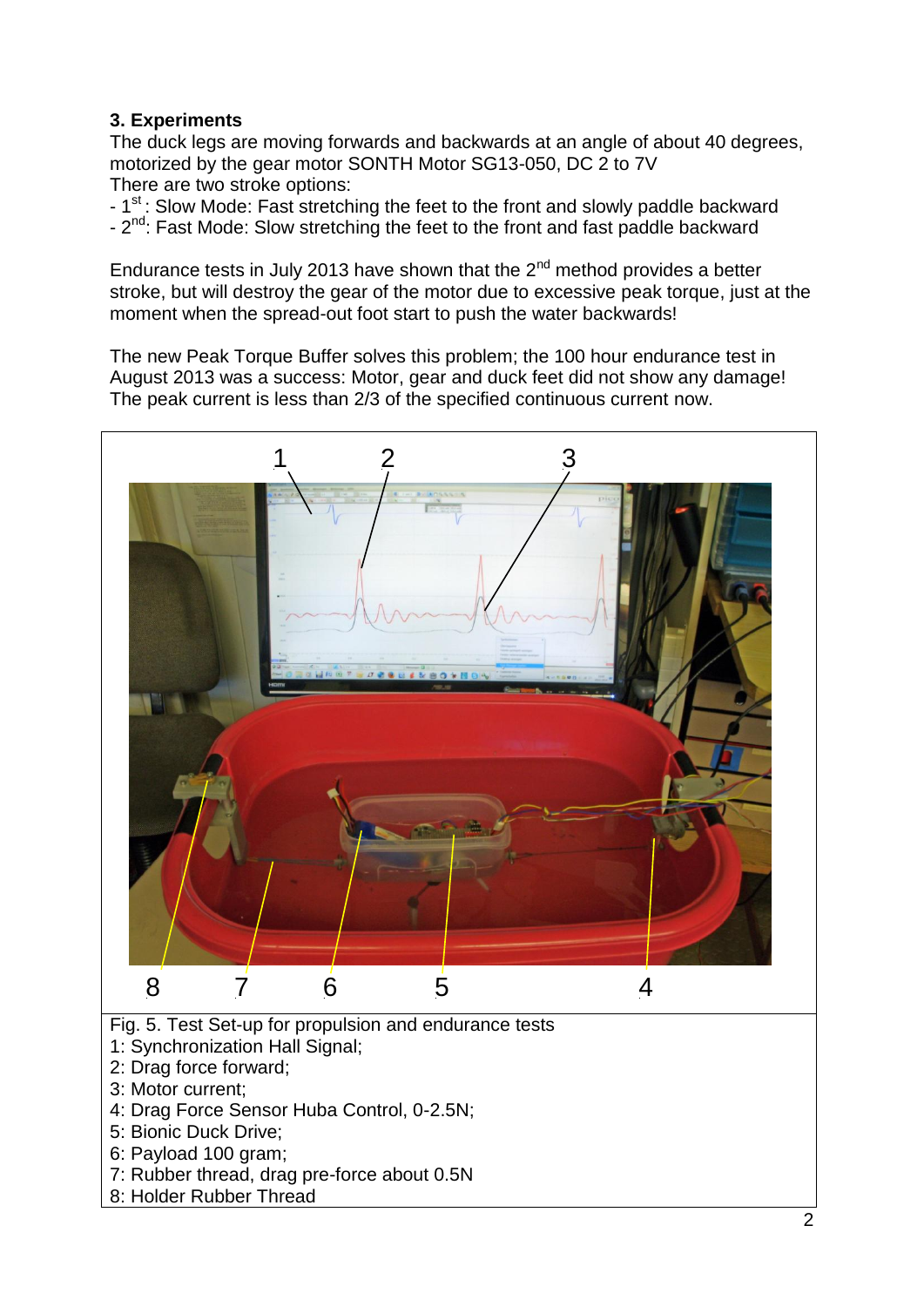### **4. Experimental Data for Slow Mode**

Scope Data:

Top: Synchronization (Hall Signal left leg) Middle: Propulsion Force



| <b>Vcc</b>                                                                       | <b>Right Leg Slow Mode</b>                                       | Left Leg Slow Mode                                         |  |  |
|----------------------------------------------------------------------------------|------------------------------------------------------------------|------------------------------------------------------------|--|--|
| 2V                                                                               | $\blacksquare$ 531.0 mN 466.0 mN 65.0 mN $\blacksquare$          | ■ 758.0 mN 502.0 mN 256.0 mNH                              |  |  |
|                                                                                  | $\blacksquare$ 57.6 mA<br>$-100.0 \mu A$ 57.7 mA $\text{m}$      | $-100.0 \mu A$ 55.2 mA $\hat{m}$<br>55.1 mA                |  |  |
| 3V                                                                               | $\blacksquare$ 630.0 mN<br>466.0 mN 164.0 mNB                    | $\blacksquare$ 840.0 mN<br>502.0 mN 338.0 mNH              |  |  |
|                                                                                  | $-100.0 \mu A$ 65.0 mA $\hat{m}$<br>$\blacksquare$ 64.9 mA       | $\blacksquare$ 60.4 mA<br>60.5 mA B<br>$-100.0 \mu A$      |  |  |
| 4V                                                                               | $\blacksquare$ 659.0 mN<br>466.0 mN 193.0 mNH                    | 319.0 mN 709.0 mN 390.0 mN                                 |  |  |
|                                                                                  | $\blacksquare$ 73.2 mA<br>$-100.0 \mu A$ 73.3 mA $\frac{20}{10}$ | $= 8 \times mA$<br>$-100.0 \mu A$ 85.9 mA $\text{m}$       |  |  |
| 5V                                                                               | $\blacksquare$ 770.0 mN<br>466.0 mN 304.0 mNH                    | $-319.0$ mN<br>779.0 mN 460.0 mNB                          |  |  |
|                                                                                  | $\blacksquare$ 74.5 mA<br>$-100.0 \mu A$ 74.6 mA $\frac{6}{10}$  | $\blacksquare$ 68.8 mA<br>-100.0 µA  68.9 mA liil          |  |  |
| 6V                                                                               | $\blacksquare$ 821.0 mN<br>466.0 mN 355.0 mNB                    | ■ 319.0 mN 829.0 mN 510.0 mNH                              |  |  |
|                                                                                  | $\blacksquare$ 81.9 mA<br>$-100.0 \mu A$ 82.0 mA $\hat{m}$       | $84.3 \text{ mA}$<br>$-100.0 \mu A$ 84.4 mA $\approx$      |  |  |
| 7V                                                                               | ■ 898.0 mN 466.0 mN 432.0 mNH                                    | $\blacksquare$ 1.013 N<br>466.0 mN 547.0 mNH               |  |  |
|                                                                                  | $\blacksquare$ 93.0 mA<br>$-100.0 \mu A$ 93.1 mA $\frac{20}{10}$ | $-100.0 \mu A$ 85.9 mA $\hat{m}$<br>$\blacksquare$ 85.8 mA |  |  |
| Table 1: PicoScope Data: Max Values, Zero-Reference, Differential Value (Stroke) |                                                                  |                                                            |  |  |



Comment:

Left and right foot shows almost the same characteristics Stroke Force about 400mN, Peak-Current 70mA @5V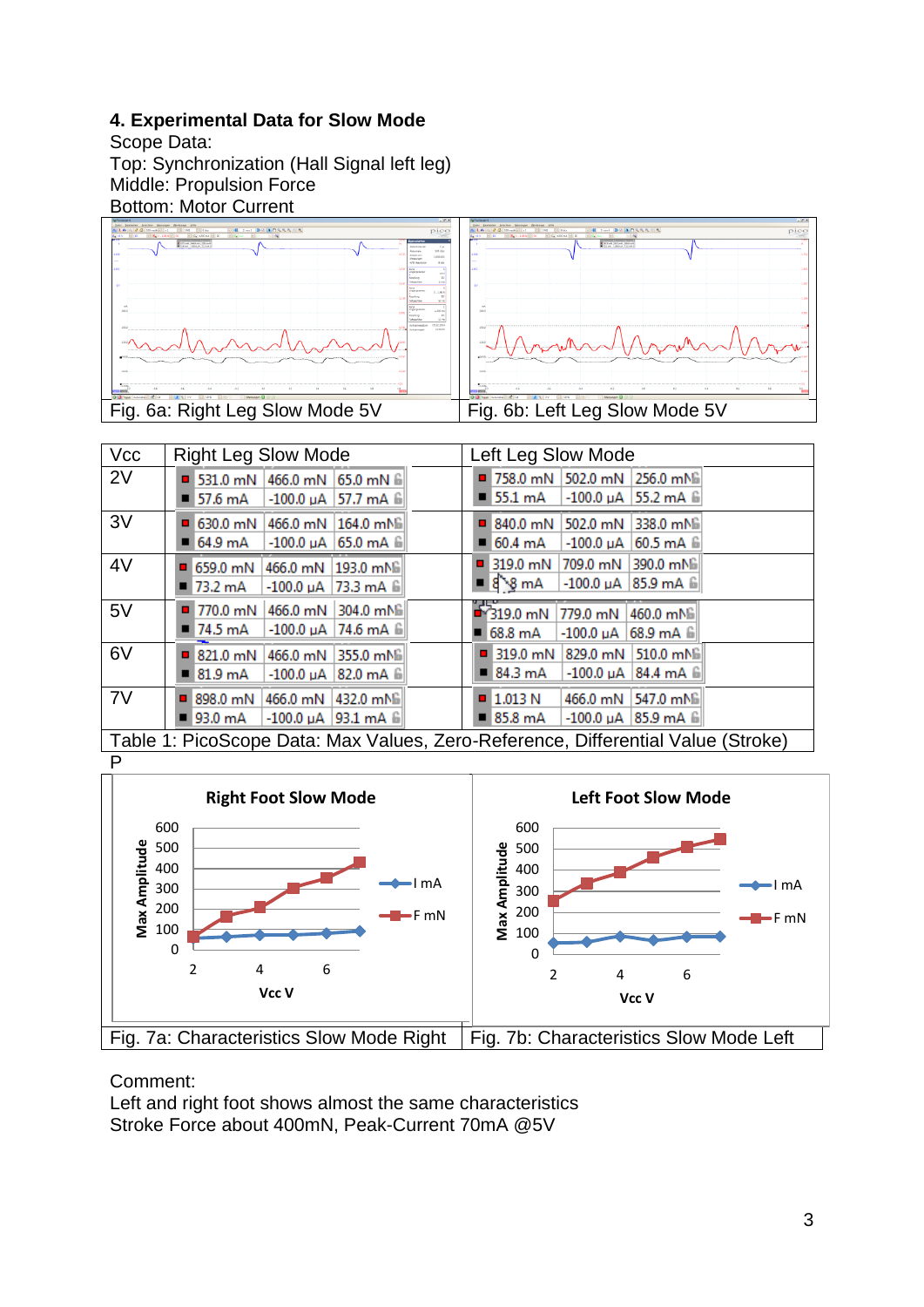## **5. Experimental Data for Fast Mode**

Scope Data:

Top: Synchronization (Hall Signal left leg) Middle: Propulsion Force



| <b>Vcc</b>                                                                       | Right Leg Fast Mode                                    | Left Leg Fast Mode                                    |  |  |
|----------------------------------------------------------------------------------|--------------------------------------------------------|-------------------------------------------------------|--|--|
| 2V                                                                               | $\blacksquare$ 685.0 mN 527.0 mN 158.0 mN              | $\blacksquare$ 800.0 mN 519.0 mN 281.0 mN             |  |  |
|                                                                                  | $\blacksquare$ 79.4 mA<br>-100.0 uA   79.5 mA liil     | $85.8 \text{ mA}$<br>$-100.0 \mu A$ 85.9 mA $\approx$ |  |  |
| 3V                                                                               | ■ 899.0 mN 527.0 mN 372.0 mNH                          | 1.026 N<br>519.0 mN<br>507.0 mNB                      |  |  |
|                                                                                  | $\blacksquare$ 117.7 mA<br>$-100.0 \mu A$   117.8 mAli | $\blacksquare$ 117.8 mA<br>$-100.0 \mu A$ 117.9 mAs   |  |  |
| 4V                                                                               | ■ 953.0 mN 656.0 mN 297.0 mN                           | $\blacksquare$ 1.093 N<br>519.0 mN 574.0 mN           |  |  |
|                                                                                  | $\blacksquare$ 140.6 mA -100.0 µA 140.7 mA             | $\blacksquare$ 130.4 mA<br>$-100.0 \mu A$ 130.5 mAs   |  |  |
| 5V                                                                               | 656.0 mN 569.0 mNB<br>$\blacksquare$ 1.225 N           | $\blacksquare$ 1.184 N<br>519.0 mN 665.0 mNH          |  |  |
|                                                                                  | $\blacksquare$ 148.4 mA -100.0 µA 148.5 mA             | $\blacksquare$ 136.8 mA<br>$-100.0 \mu A$ 136.9 mAli  |  |  |
| 6V                                                                               | 656.0 mN 1.295 N 6<br>$\blacksquare$ 1.951 N           | 1.288 N<br>519.0 mN 769.0 mNH                         |  |  |
|                                                                                  | $-100.0 \mu A$ 159.2 mAli<br>■ 159.1 mA                | $\blacksquare$ 135.3 mA<br>$-100.0 \mu A$ 135.4 mAs   |  |  |
| 7V                                                                               | $\blacksquare$ 1.951 N<br>656.0 mN 1.295 N 6           | $\blacksquare$ 1.394 N<br>519.0 mN 875.0 mNB          |  |  |
|                                                                                  | $\blacksquare$ 160.6 mA<br>$-100.0 \mu A$ 160.7 mAli   | $\blacksquare$ 121.2 mA<br>$-100.0 \mu A$ 121.3 mAs   |  |  |
| Table 2: PicoScope Data: Max Values, Zero-Reference, Differential Value (Stroke) |                                                        |                                                       |  |  |



Comment:

Left and right foot do NOT show the same characteristics! The left/right toes of the left foot show some friction; this is the reason for fewer forces at voltages above 5 V. These toe joints should be improved. Stroke Force about 600mN at 5V, Peak-Current 140mA @5V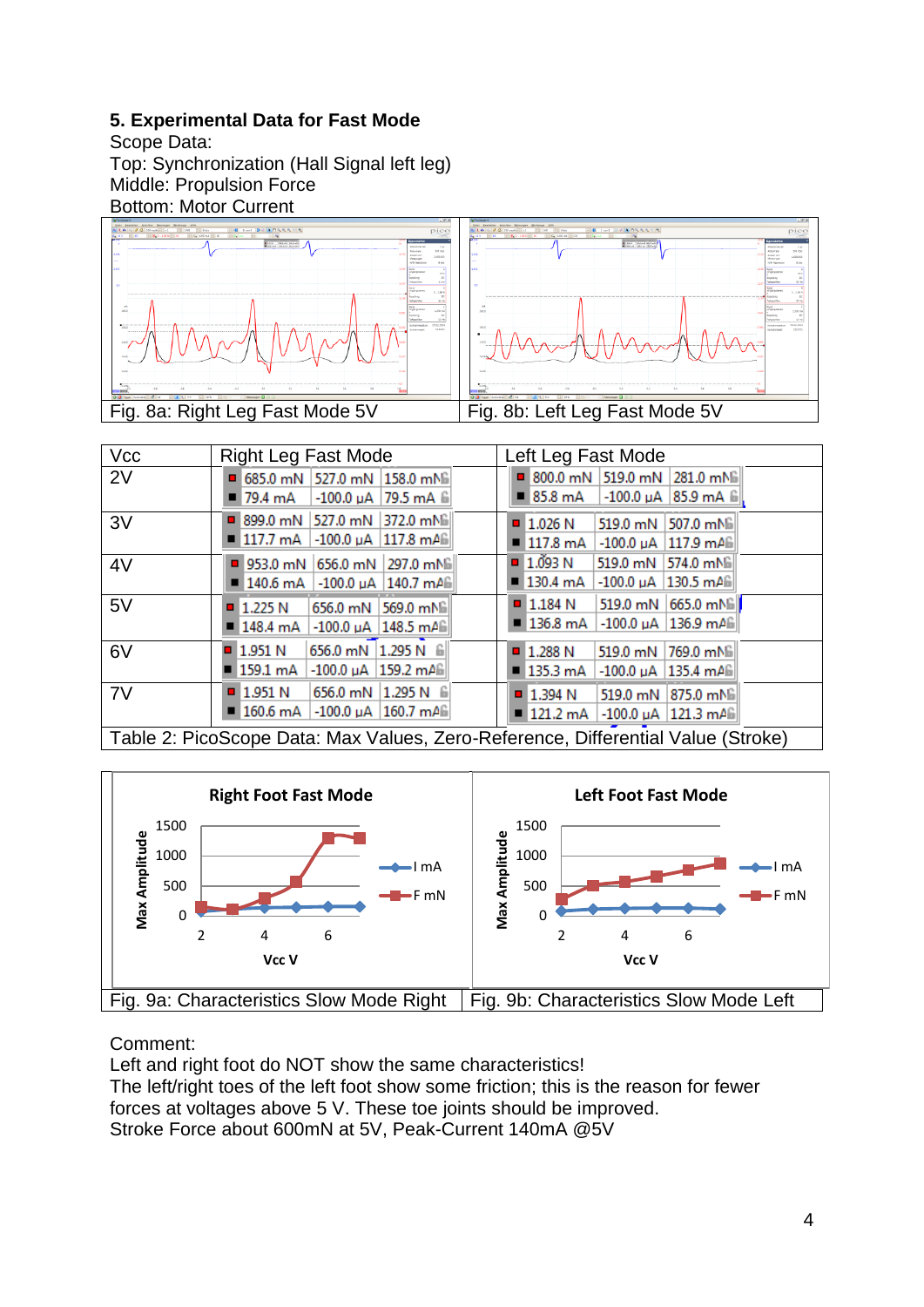## **6. Drawings of the Bionic Drive**

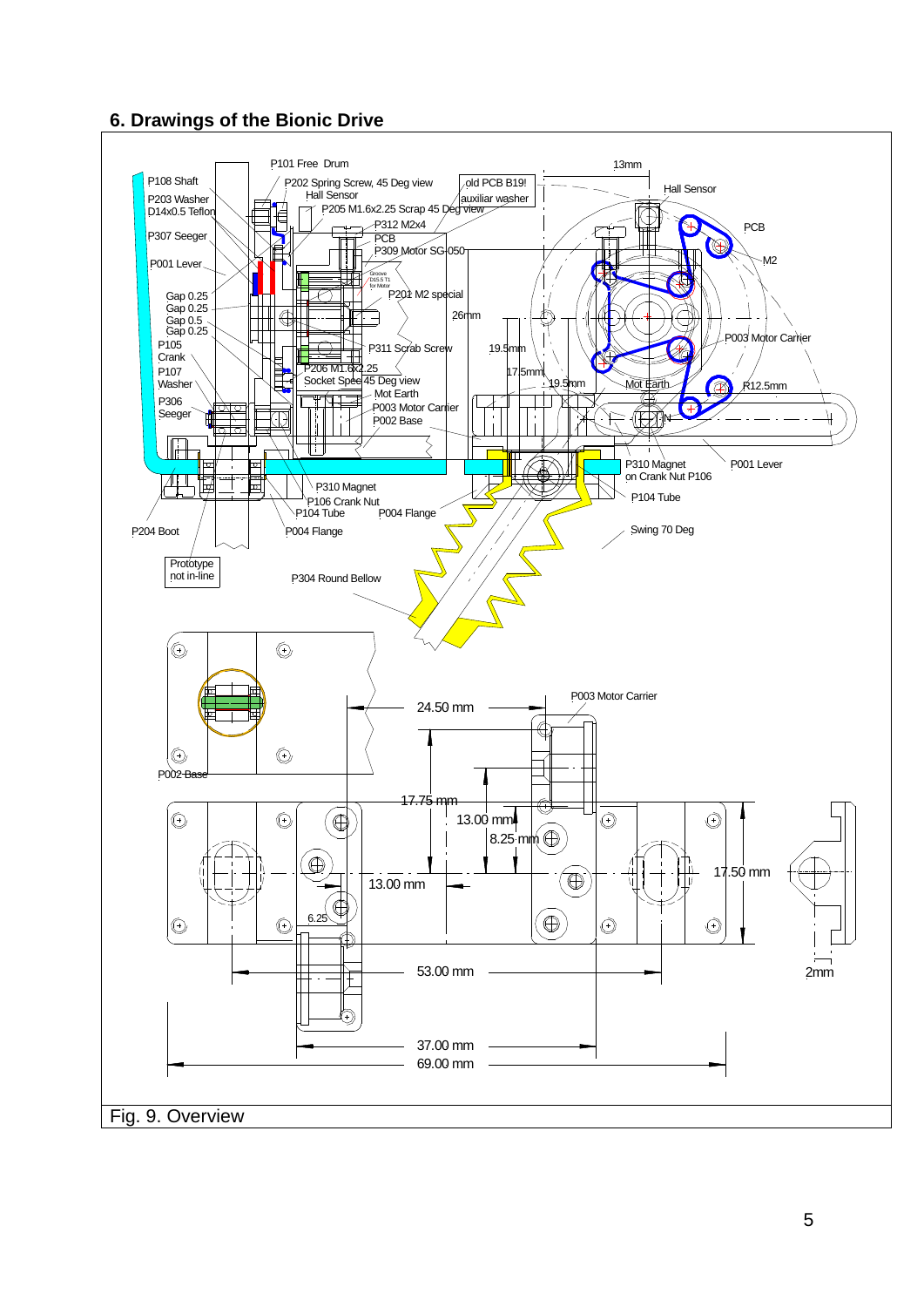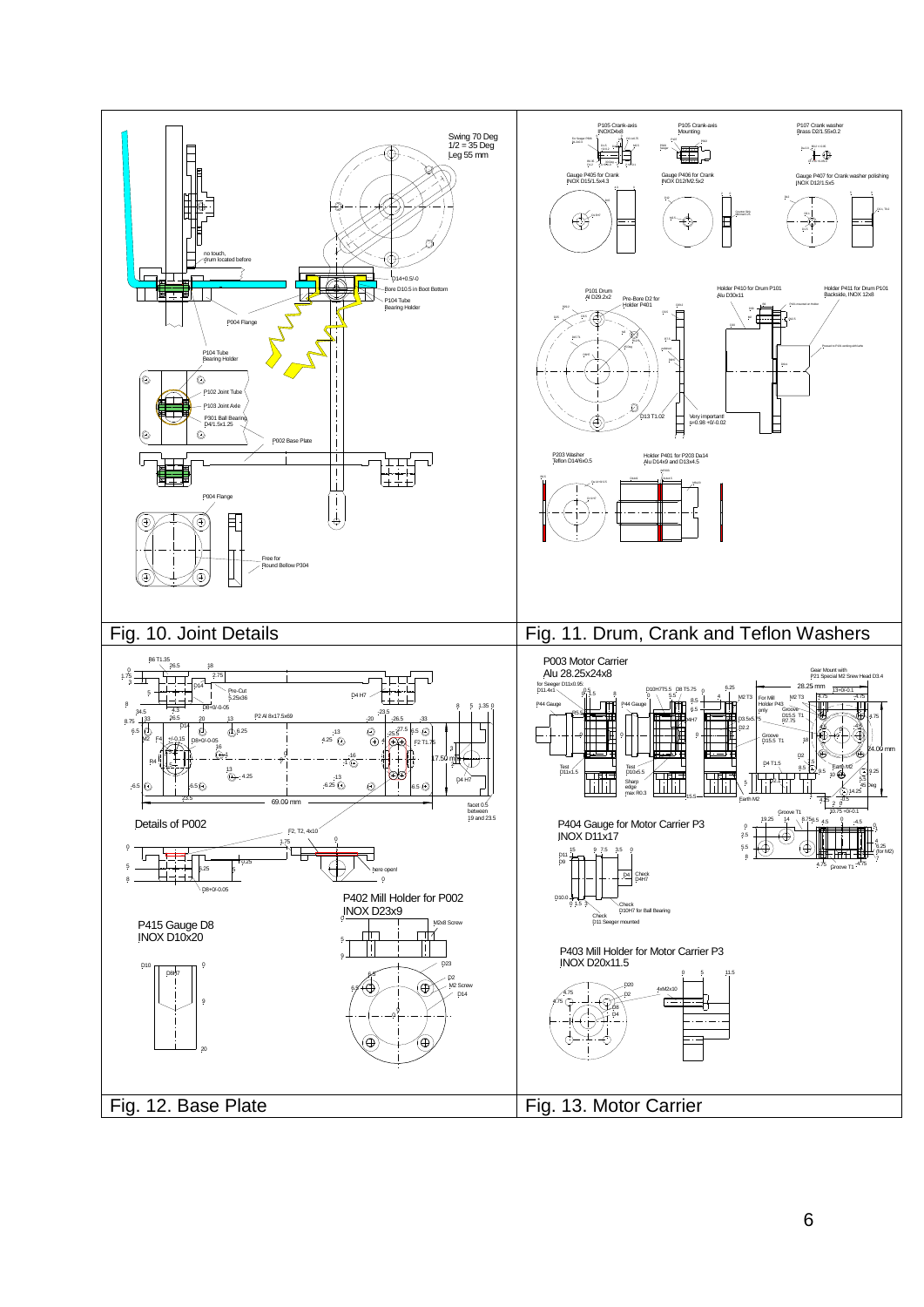